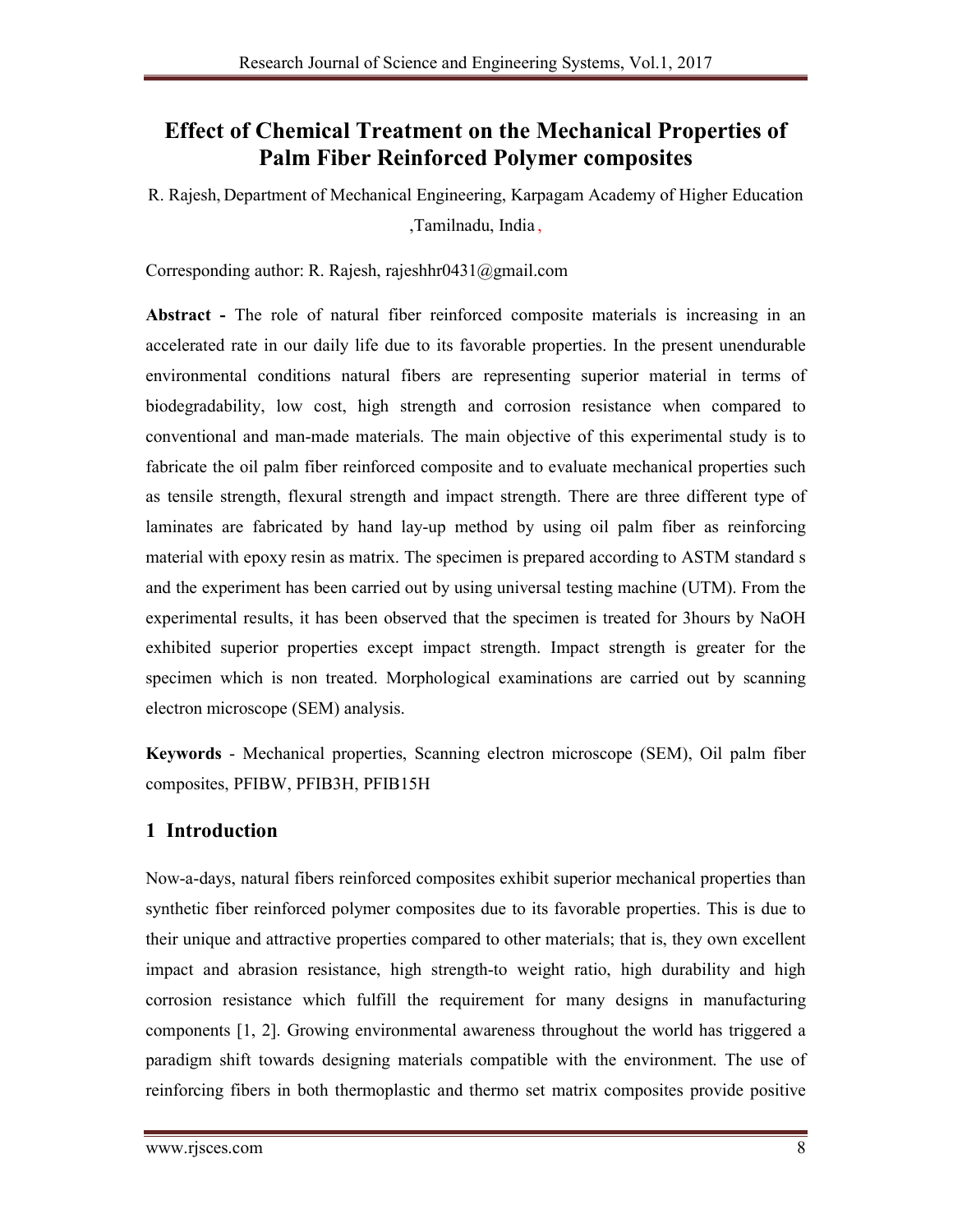environmental benefits with respect to ultimate disposability and raw material utilization [3,4]. The main bottle necks in the broad use of these natural fibers in various polymer matrixes are poor compatibility between the fibers and the matrix, and the inherent high moisture absorption, which brings the less usage of natural fibers[5,6]. The efficiency of a fiber reinforced composite depends on the fiber/matrix interface and the ability to transfer stress from the matrix to the fiber. This stress transfer efficiency plays a dominant role in determining the mechanical properties of the composite [7].

New material and technological solutions are widely proposed and investigated to meet sustainability requirements and natural fibers represent one of the most studied materials. The work presented here investigated the mechanical behaviour of a sustainable composite system made by pozzolanic mortar reinforced with hemp fiber grids[8].Green composites which concern towards environmental issues and, on the other hand, the need for more versatile polymer-based materials has led to increasing interest about polymer composites filled with natural organic fillers[9]. The enhanced thermal conductivity of polymer composites study aims at investigating package materials based on polymer matrix for microelectronics. The next generation package materials are expected to possess high heat dissipation capability in addition to low coefficient of thermal expansion (CTE) as the accumulated heat from high performance electronic devices should be removed for proper operation[10]. The flexural properties of AgentaPinnatafiber reinforced Epoxy composites is determined in the investigation of mechanical properties of Indian bowstring hemp fiber as a natural fiber and polyester resin as a matrix, Method used is Hand layup method for fabrication[11]. The degree of fiber–matrix adhesion and its effect on the mechanical reinforcement of short henequen fibers and a polyethylene matrix was studied. The surface treatments were: an alkali treatment, a silane coupling agent was used[12].Natural fibers are emerging as low cost, lightweight and apparently environmentally superior alternatives to glass fibers in composites[13]

## **2 Materials and Experimentation**

High density general purpose polyester resin Fiber bond 333 was supplied by Ruia Chemicals private limited. The viscosity of the polyester resin is 700-250 CPs at  $25^{\circ}$  C and the specific gravity is 1.10 to 1.13 at  $25^{\circ}$  C. The catalyst and accelerator used was methyl ethyl ketone peroxide and Cobalt Naphthalene.Oil palm fiber is produced from oil palm's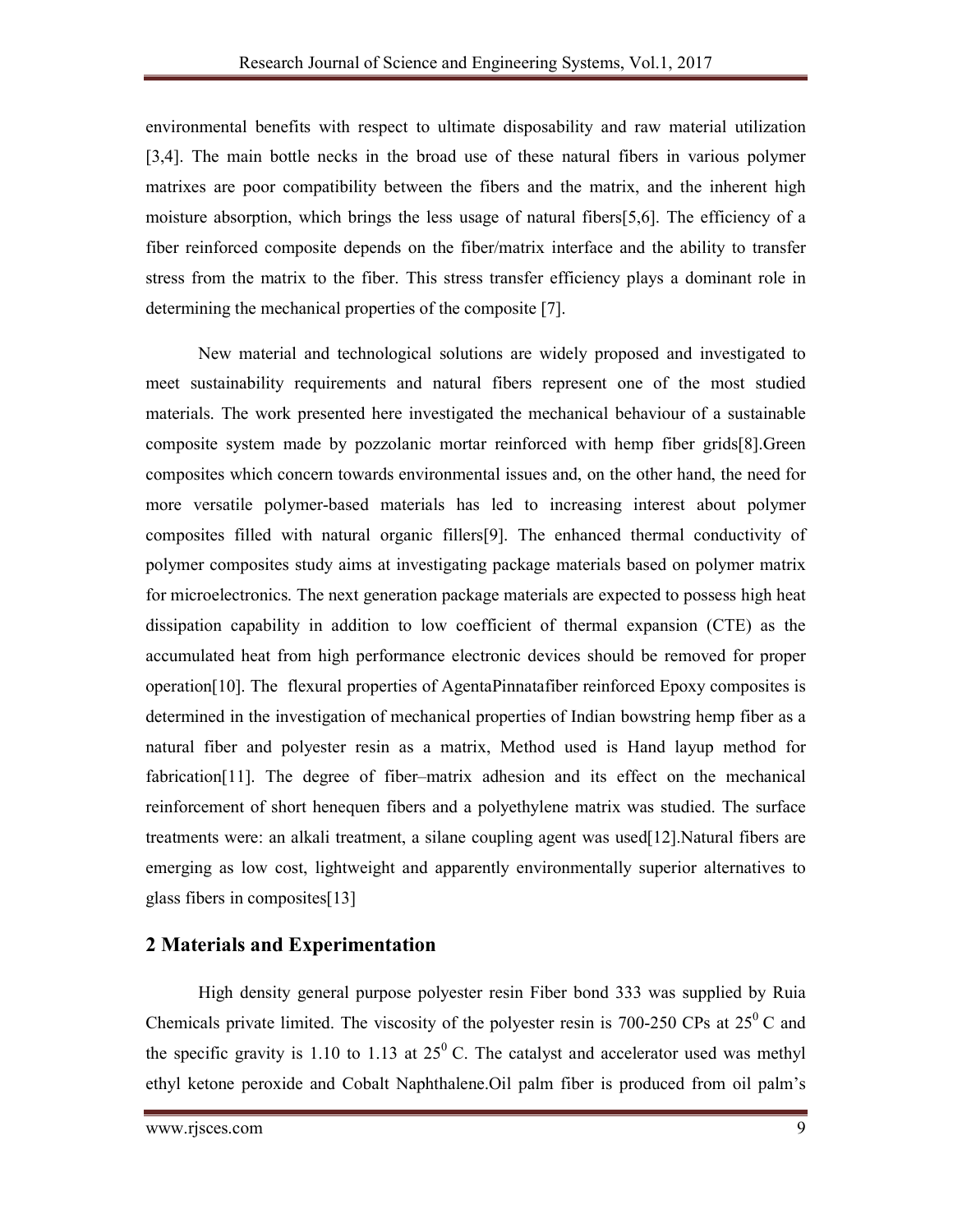vascular bundles in the empty fruit bunch. The fibers were collected from the oil palm Kollem. The following are the specifications of oil palm fiber.

| Properties       | value           |
|------------------|-----------------|
| Moisture content | $12 - 15%$      |
| Oil content      | $< 2\%$         |
| Length           | 5-15cm          |
| Impurities       | $<$ 3%          |
| Mean diameter    | 7 <sub>mm</sub> |

Table 1 Properties of Oil Palm Fiber

### **2.1 Fiber chemical treatment**

The fibers were washed with 2% detergent solution to remove contaminants, dirt and dust. The extracted fibers were air dried for 24 hours in  $60^{\circ}$  C. For the selection of suitable fibers optical microscopy was used. Then the fibers were cut in to 5-7 mm. In this study the extracted fibers are treated with acetic acid for 3 h at room temperature. Then the fibers are rinsed with distilled water and dried ion  $60^{\circ}$ C for 24 hours. Again the fibers are treated with 0.06 M sodium hydroxide (NaOH) for 3 h, 15 h for each specimen. Then the fibers are rinsed with distilled water and dried.

Acetylation is an esterification method which should stabilize cell walls in terms of humidity absorption.The cellulose molecules of natural fibershave large numbers of hydroxyl molecules and that leads to hydrophilic properties in natural fibers. The hydrophilic properties exhibit poor bonding between the fibers and polymeric matrices. Waxy residues on the fiber surface also resulting poor bonding characteristics of these fibers[16]. Investigations on alkalization of fibres with a solution of NaOH reveals better improvement in the strength of composites as a result of optimization of chemical bonding between fiber and matrix [17]. The removal of surface debris and dimensional changes of fibers results in the enhancement in bonding [16]. An increase in Weibull modulus also showed better consistency in tensile strength of the alkali treated fibres[18]. If the time of soaking increases to 15 hours , it may lead to corrosion of raw fiber and thus it results in the reduction of mechanical properties.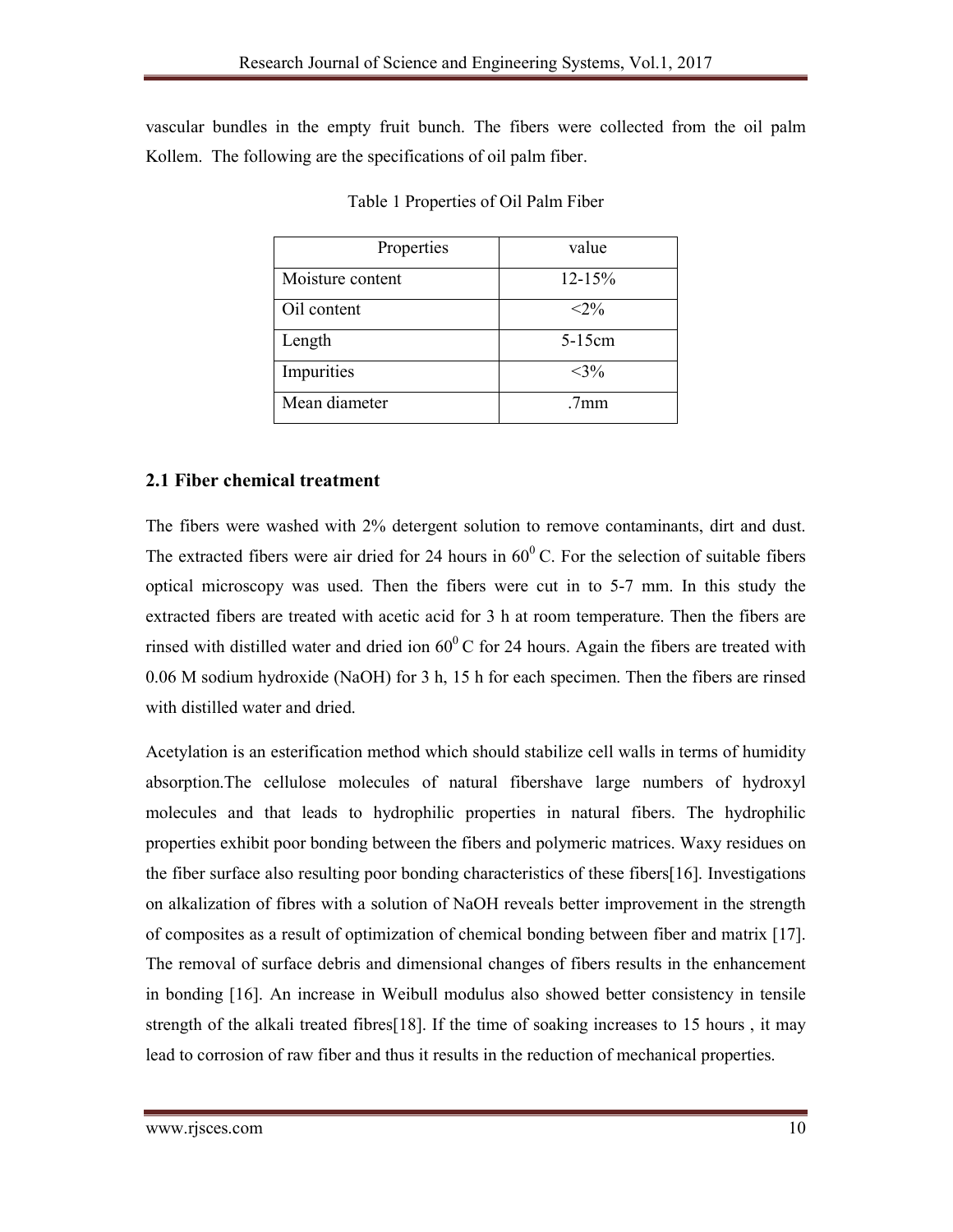In this study , three composite were prepared using hand lay-up method. We prepared several composite by using General purpose resin reinforced with oil palm fiber in accordance with the time difference in treatment. The volume fraction of fibre bundles is 72% with respect to the polyester resin[18].Three type of composite specimen that have to be prepared as follows[14].

- 1). Oil palm fiber without chemical treatment(PFIBW)
- 2). Oil palm fiber chemically treated for 3 hours.(PFIB3H)
- 3). Oil palm fiber chemically treated for 15 hours(PFIB15H)



**Figure 1** Raw Oil Palm Fiber



**Figure 2** Fabricated Oil Palm fiber Composite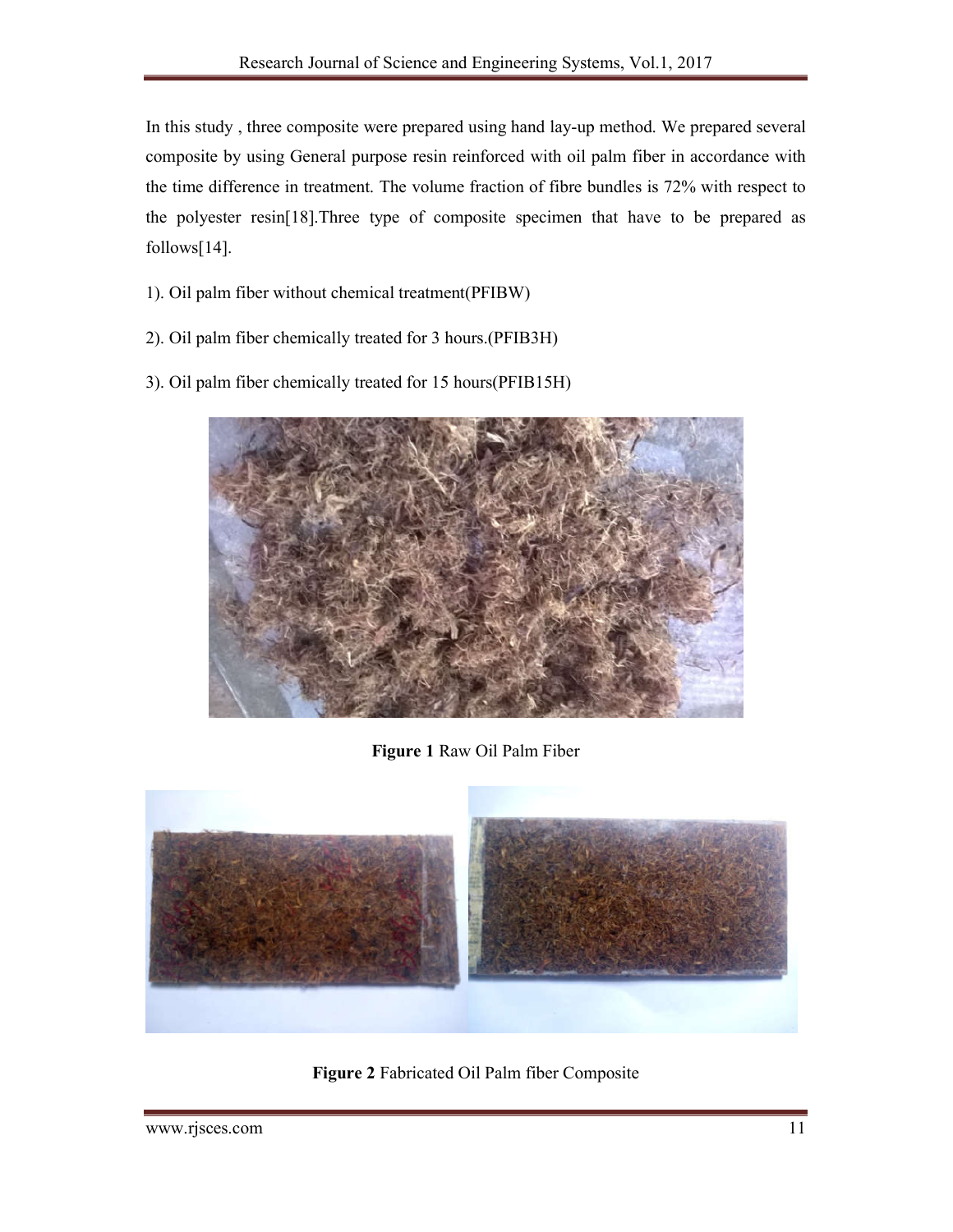### **2.2 Experimental procedure**

Mechanical properties of the developed composites were studied considering the tensile, flexural and impact characteristics.Both tensile and flexural test were performed according to ASTM standards D638 and D790 in Instron universal testing machine model 1125 equipped with a 500 kg load cell. The cross head speed of tensile specimen was 5 mm/minute. For the flexural test a specimen with  $50x25x4$  mm<sup>3</sup> dimension is used. For the impact test a specimen of  $70x10x4$  mm<sup>3</sup> dimension used in a computerised Chary test machine. The failure of surface was investigated by scanning electron microscopy. Scanning electron microscopy is used to investigate the effect of different surface treatments and their effect on properties of composite. The analysis was done by using Jeolneoscope JCM-6000. Fracture surface of the samples was coated with platinum and analysed using SEM operated at 15 kV.

### **3 Results and discussion**

Tensile, flexural and impact behaviour was obtained and presented in figures including samples of SEM micrographs. It should be noticed that the orientation of fibbers are not taken in to account, ie. Fibbers are oriented randomly.

#### **3.1 Tensile behaviour**

Figure 3 shows the tensile behaviour of developed specimens. From the figure it is clear that all the specimens were exhibit brittle behaviour. In the current study it can be seen that the tensile strength of PFIB3H is more than that of PFIB15H and also the tensile strength of PFIBW was greater than that of PFIB15H.The summery of tests of each composite is listed in Table1. In this table, it can be seen that the chemical treatment of fibber enhances the mechanical properties of oil palm fiber,since there is a significant increase in tensile strength from 21.5 MPa to 26.6 MPa. But the continuous chemical treatment over 15 hours the tensile strength is decreased to 19.92 MPa which is less than non treated fiber.

The SEM observation of Figure 4 indicates that there is less fiber pull out since a good adhesion of fibers with matrix occurs. This shows the support of the natural fibers to the matrix during the loading conditions [7].Here the chemical treatment of fiber with NaOH helps to gain good interfacial adhesion [1,15]. The high strength of thermoset compared to the thermoplastics offers high interfacial adhesion to the natural fibers. This is the main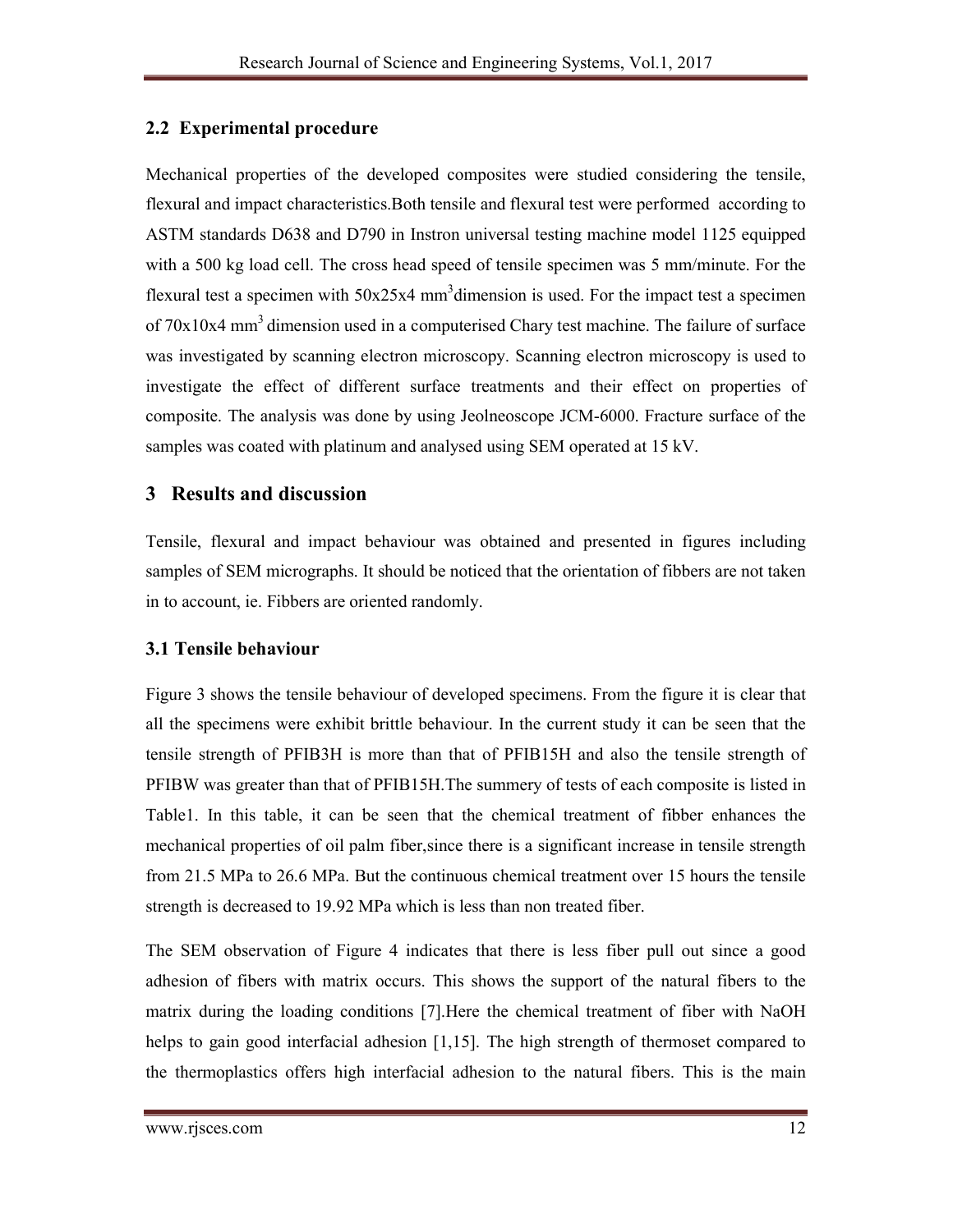reason for the chemical treatments to the natural fibers when they are reinforced with thermosets  $[1,15]$ .



Tensile Test (Stress vs Strain)

**Figure 3** Tensile stress-strain diagram

Table 2 Ultimate Tensile Strength and Young's Modulus

| Types of<br>composites | Ultimate tensile<br>strength(MPa) | Young's<br>Modulus(MPa) |
|------------------------|-----------------------------------|-------------------------|
| PFIBW                  | 21.5                              | 2280                    |
| PFIB3H                 | 26.6                              | 2190                    |
| PFIB15H                | 19.92                             | 2490                    |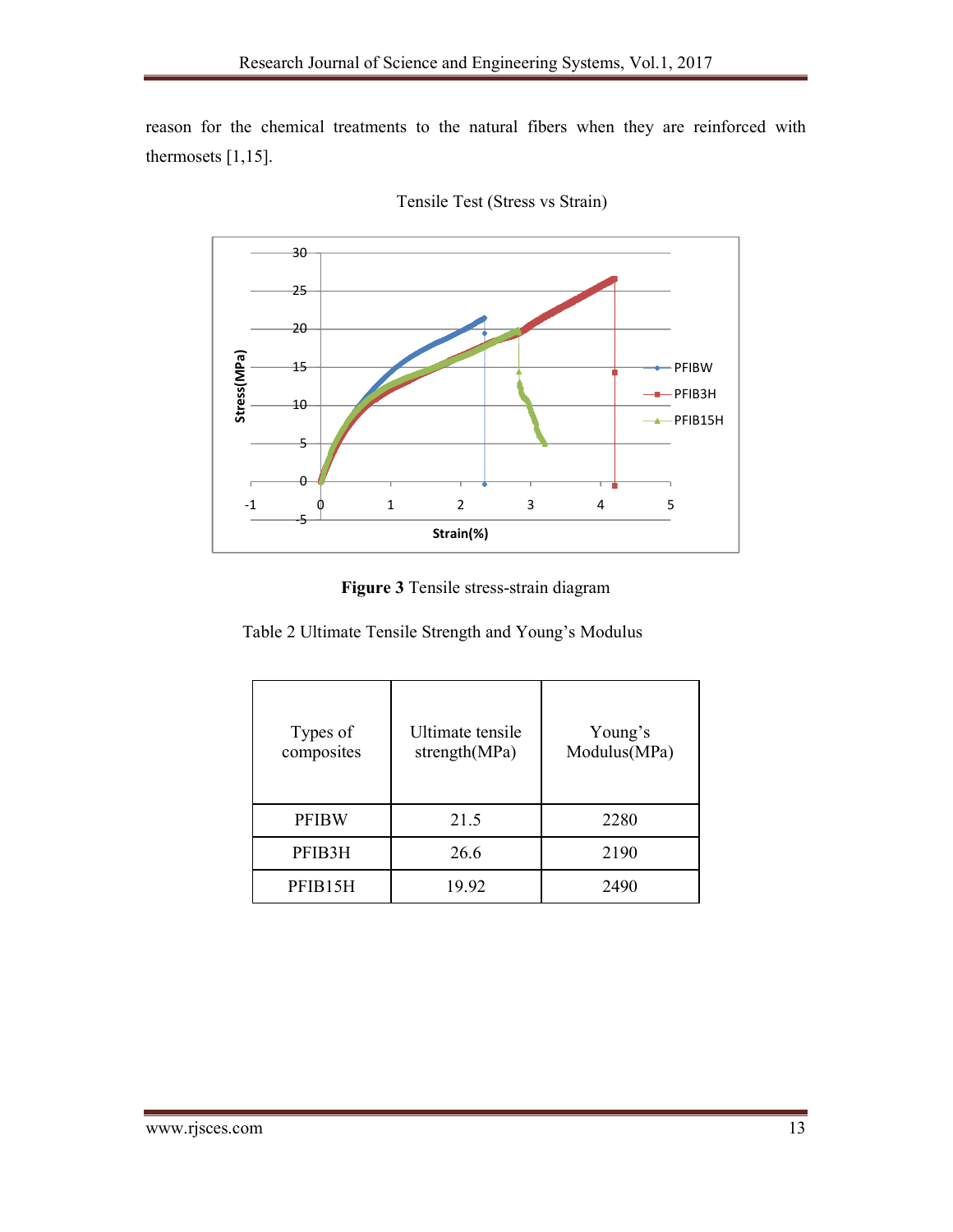



**Figure 4** SEM Micrographs of Oil Palm Fiber Composite

#### **3.2 Flexural Behaviour**

The flexure properties of the composite samples are tested and the experimental values are presented in the Table 2. The flexural strength comparison of different hybrid composites is presented in Fig. 5. From figure it is asserted that the flexural load carrying capacity of PFIB15H is better than that of PFIBW and the flexural load carrying capacity of PFIB3H is less than that PFIBW. From the table it can be seen that the chemical treatment enhances the flexural property up to a limited period of processing time after that the flexural property decreasing.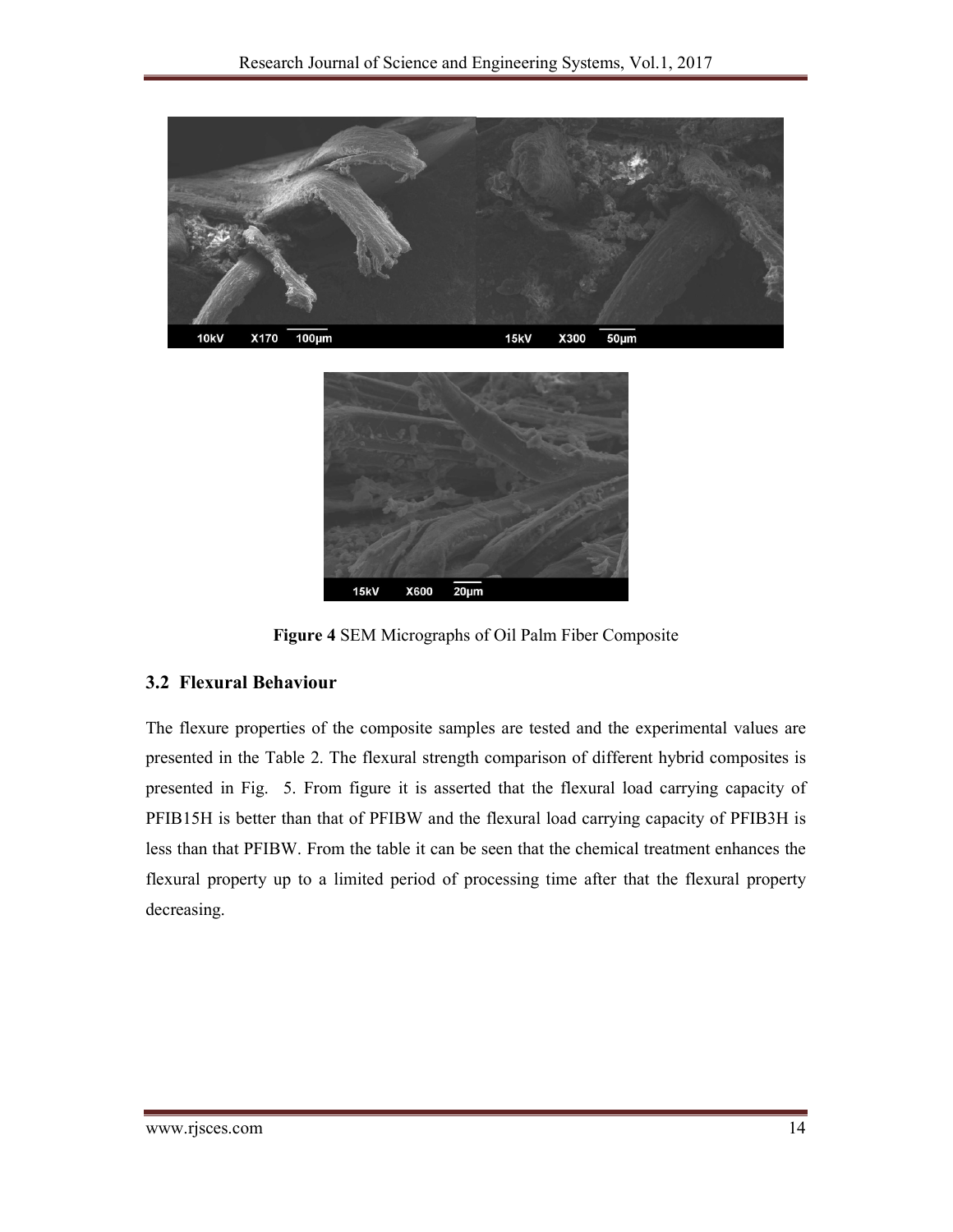

**Figure 5** Flexural Strength Comparisons of Different Specimens

Table 3 Average Flexural Strength of Different Specimen

| Type of specimen     | Flexural Strength(MPa) |
|----------------------|------------------------|
| <b>PFIBW</b>         | 75.5                   |
| PFIB3H               | 127.033                |
| PFIB <sub>15</sub> H | 65.167                 |

## **3.3 Impact Strength**

The impact test is carried out for evaluating the impact load carrying capacity of the different composite specimens and the charpy test is used for the investigation. The loss of energy is found out from the impact testing machine.

The impact strength comparison of different composite samples is presented in the Fig. 6. The average impact energy of three samples is tabulated in the Table 3. From the figure it is asserted that the maximum impact strength is for PFIBW which is non-treated and hold 0.233 J. And also the impact strength of PFIB15H is greater than that of PFIB3H.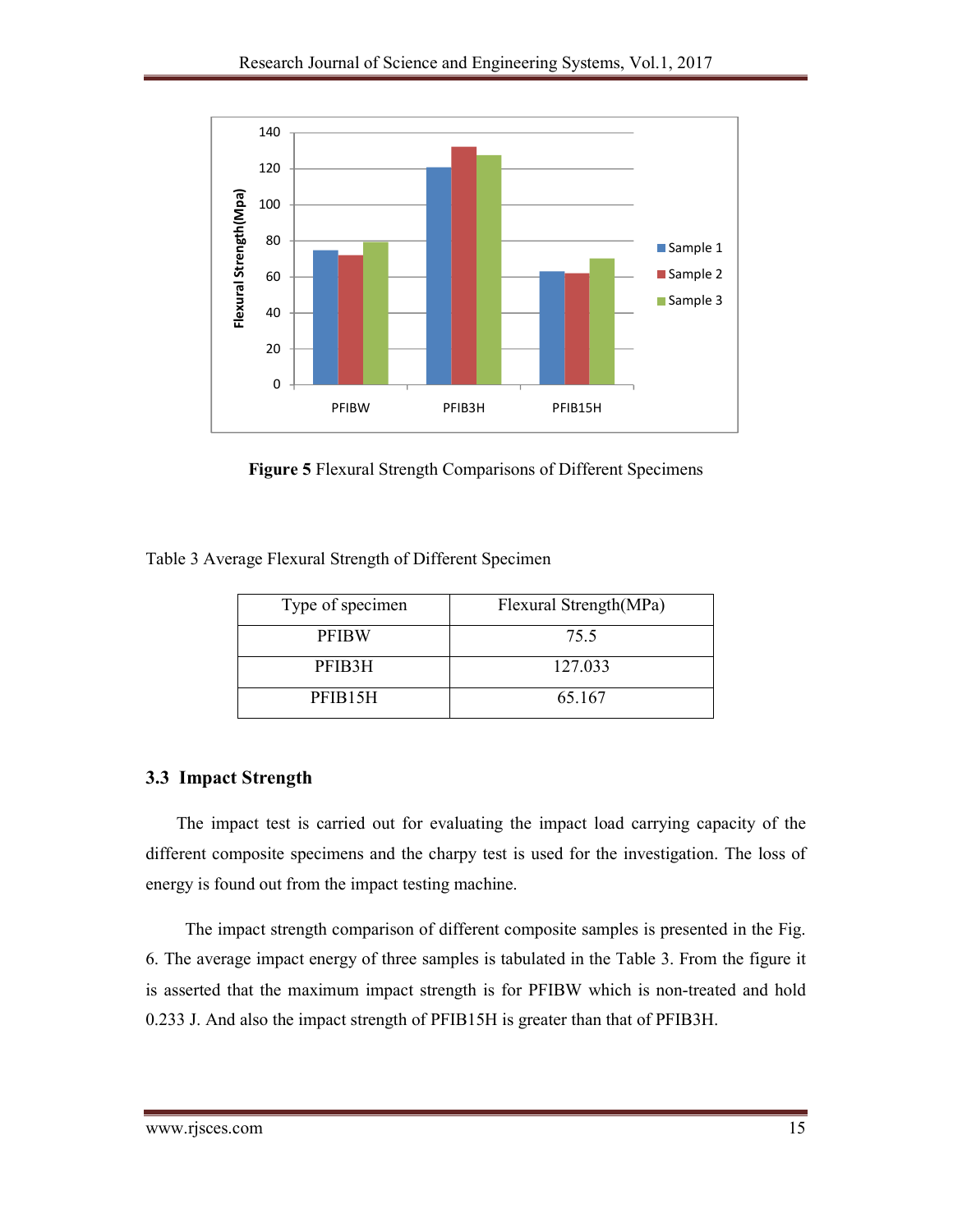

**Figure 6** Impact Strength Comparisons of Different Specimens

| Type of specimen     | <b>Impact Strength</b> (Joules) |
|----------------------|---------------------------------|
| <b>PFIBW</b>         | 0 2 2 4                         |
| PFIB3H               | 0.138                           |
| PFIB <sub>15</sub> H | 0.173                           |

Table 4 Average Impact Strength of Different Specimen

## **4 Conclusions**

The composites are fabricated from the fibers which are chemically non treated, chemically treated for 3 hours and chemically treated for 15 hours. The mechanical properties such as tensile strength, flexural strength and impact strength of these composites are evaluated. Investigations on alkalization of fibres with a solution of NaOH reveals better improvement in the strength of composites as a result of optimization of chemical bonding between fiber and matrix. If the time of soaking increases to 15 hours leads to drop in mechanical properties. The following conclusion has been derived from the experimental investigation.

- The composite which is chemically treated for 3 hours have more tensile strength than the chemically treated 15 hours and non-treated composites.
- The maximum flexural strength is holding by the chemically treated 15 hours composite followed by non-treated composite.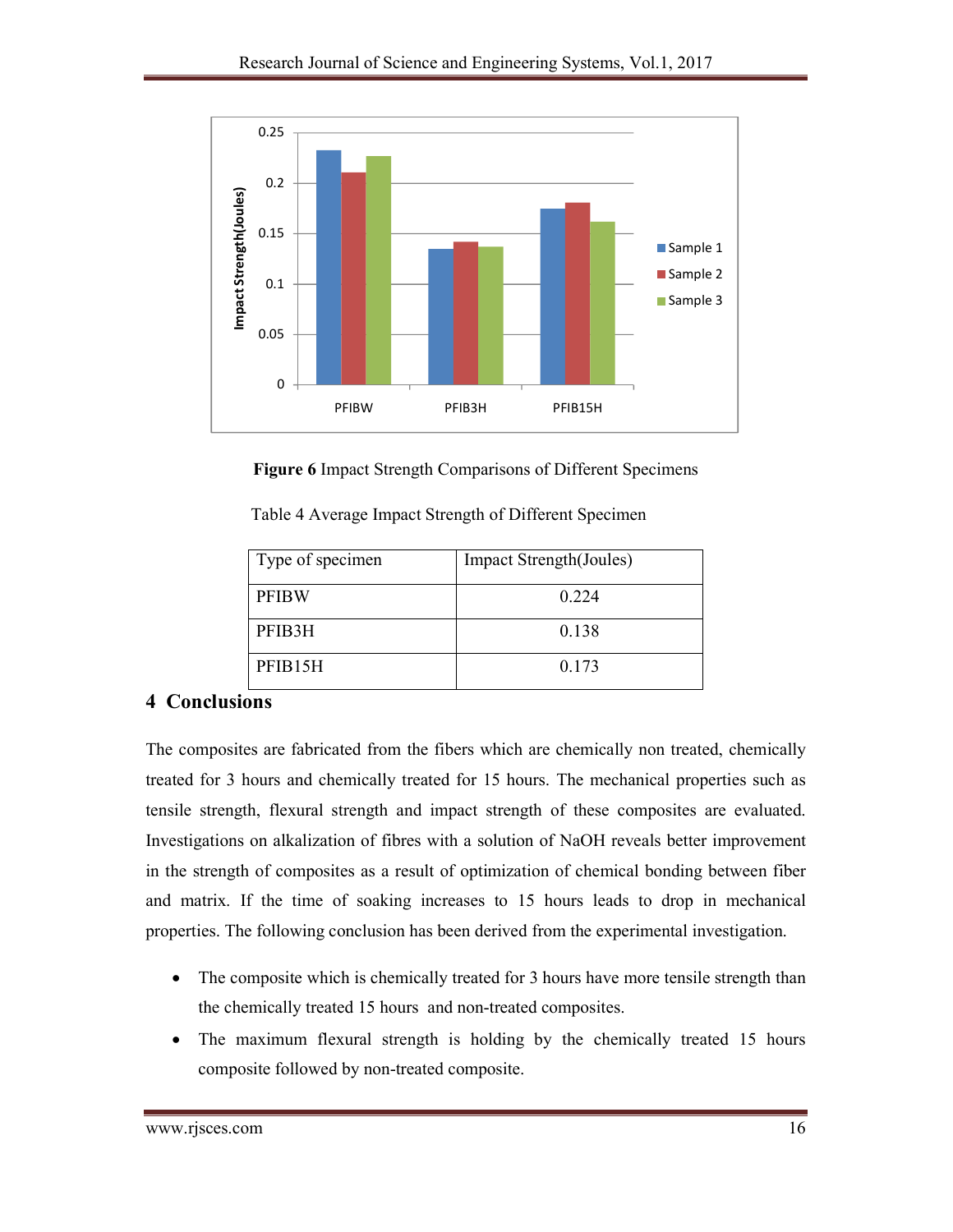- The highest impact strength is holding by non-treated composite followed by chemically treated 15 hours composite.
- It can be seen that there is less fiber pull out, since a good adhesion of fibers with matrix occurs.
- It is suggested that the composite which is chemically treated for 3 hours is used as a alternate for synthetic fiber composite based on tensile and flexural considerations and use non treated fiber based on impact strength considerations.

#### **References**

- [1] Agarwal, P. (2007). Higher education in India: Growth, concerns and change agenda. *Higher Education Quarterly*, Vol.61 (2), 197-207.
- [1] Yousif, B. F. (2010). Effect of Oil Palm Fibers Volume Fraction on Mechanical Properties of Polyester Composites, *International Journal of Modern Physics B*, Vol.**24** (23), 4459–4470.
- [2] Shalwan, A. and Yousif, B. F. (2013). In State of Art: Mechanical and Tribological Behaviour of Polymeric Composites Based on Naturalfibers, *Materials &Design*, Vol.48, 14–24.
- [3] Glew, D. Stringer, L.C. Acquaye, A.A and Mcqueen-Mason, S, (2012). How Do End of Life Scenarios Influence the Environmental Impact of Product Supply Chains? Comparing Biomaterial and Petrochemical Products, *Journal of Cleaner Production*, Vol.30, 122–131.
- [4] Kumar, S. Panda, A. K. and Singh, R. K. (2011). A Review on Tertiary Recycling of High-Density Polyethylene to Fuel, Resources, *Conservation and Recycling*,Vol.55, 893–910.
- [5] Chai, M. W. Bickerton, S. Bhattacharyya, D. and Das, R. (2012). Influence of Natural Fiber Reinforcements on the Flammability of Bio-Derived Composite Materials, *Composites B*, Vol. 43(7), 2867–2874.
- [6] Hejazi, S.M. Sheikhzadeh, M. Abtahi, S.M. and Zadhoush, A. (2012). A Simple Review of Soil Reinforcement by Using Natural and Synthetic Fibers, *Construction and Building Materials*, Vol. 30, 100–116.
- [7] Azwa, Z.N Yousif, B.F..Manalo, A.C and Karunasena, W. (2013). A Review on the Degradability of Polymeric Composites Based on Naturalfibers, *Materials&Design*,Vol.47, 424–442.
- [8] DomenicoAsprone , Massimo Durante , Andrea Prota and Gaetano Manfredi, (2011). Potential of Structural Pozzolanic Matrix–Hemp Fiber Grid Composites, *Consruction and Building Materials*, Vol.25, 2867-2874.
- [9] La Mantiaand, F.P. Morreale, M. (2011). Green Composites: A Brief Review,Composites: Part A,Vol.42, 579–588.